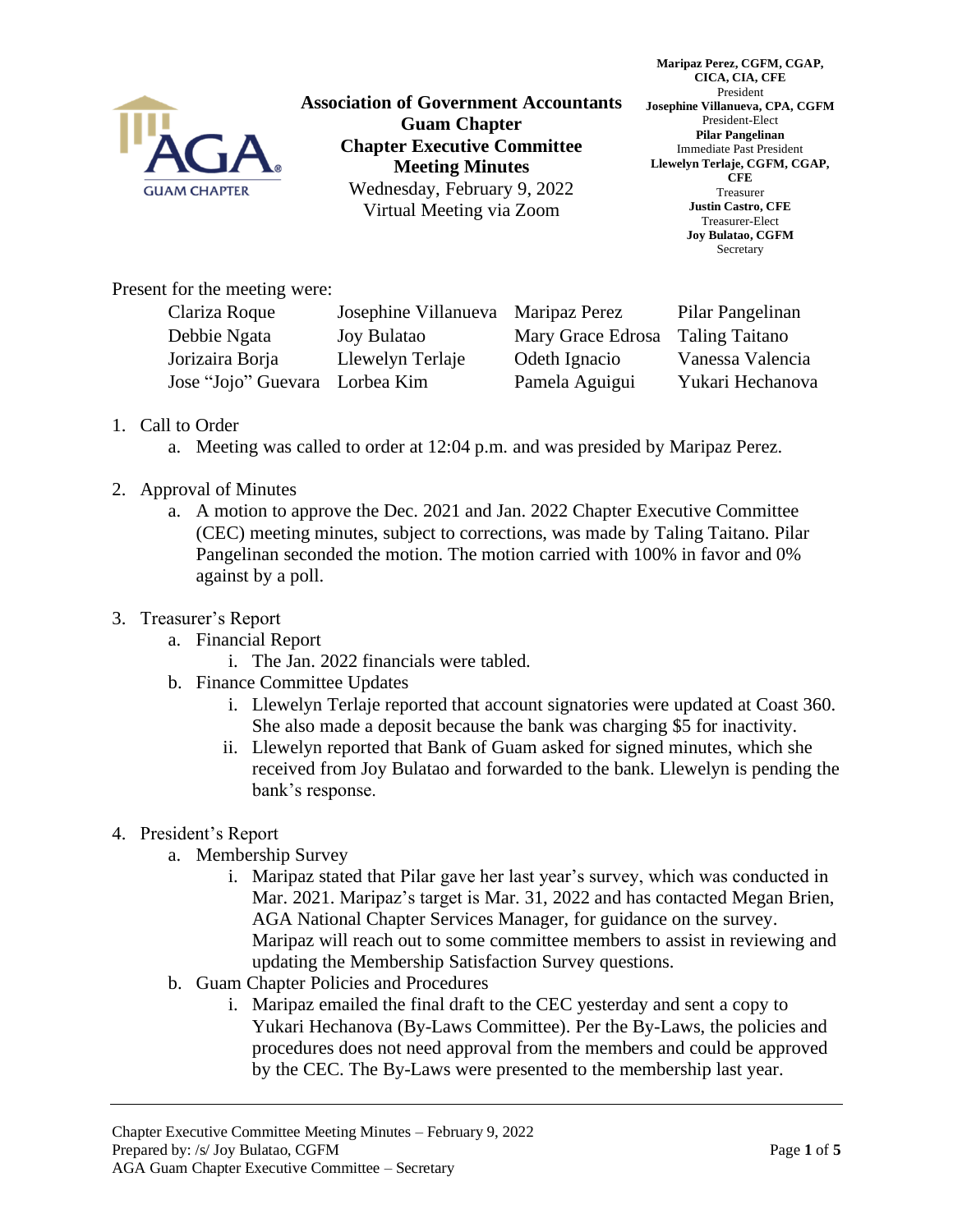

- ii. Maripaz would like the Standard Operating Procedures (SOP) finalized and adopted. She also asked for the CEC to approve and adopt draft SOP-06 Chapter Scholarships Program and renumber SOP-08 to SOP-04 and SOP-10 to SOP-05.
	- 1. Yuka asked if the intent was to separate the SOPs from the policies and procedures. Maripaz confirmed because the SOPs were more detailed. For example, SOP-10 Annual PDC Raffle contains the eligibility and parameters of expenditures.
	- 2. Yuka stated that she incorporated the SOPs into the policies and procedures, so that there would be no need for separate SOPs. She suggested for the CEC to review the policies and procedures to ensure that it does not conflict with the SOPs and prevent redundancy.
	- 3. Maripaz recalled a prior discussion on the incorporation and stated that she will highlight the areas (e.g., Certified Government Financial Manager (CGFM), membership for the Professional Development Training (PDT), budget, and scholarship) and re-submit the draft to the CEC next week. A key addition to the PDT raffle was limiting it to only members, for clarity and lessons learned. She sought input from the Membership Committee and past presidents on this change.
	- 4. Taling asked if the re-numbering of SOPs was necessary or part of Yuka's incorporation. Maripaz replied that if the SOPs were included in the policies and procedures, then the re-numbering is moot. The procedures are by committee in the policies and procedures.
- 5. Committee Reports
	- a. Accountability (Citizen Centric Report) Tabled.
	- b. Awards (Achievements in Chapter Excellence or ACE) by Taling
		- i. Taling inquired with the committees for items that need to be updated in the ACE awards. She asked for the committees to provide feedback, so that the updates could be made before Feb. 28, 2022.
		- ii. Taling shared that the applications for the AGA PDT awards will need to be submitted by Mar. 2022. Maripaz added that the awards consist of CGFM, community service, and communications. Pilar also added membership.
	- c. By-Laws by Maripaz
		- i. Maripaz desired for the By-Laws to be approved by Feb. 28, 2022 and asked Yuka if an e-mail vote is possible. Yuka confirmed. Taling suggested to check the By-Laws to make sure. Maripaz stated that, if it was permitted, she will use that method to include the approval in this reporting period.
	- d. Certification/CGFM by Josephine Villanueva
		- i. Josie stated that the Coffee Klatch will be postponed due to the increasing number of COVID-19 cases. The event will be revisited in Mar. 2022.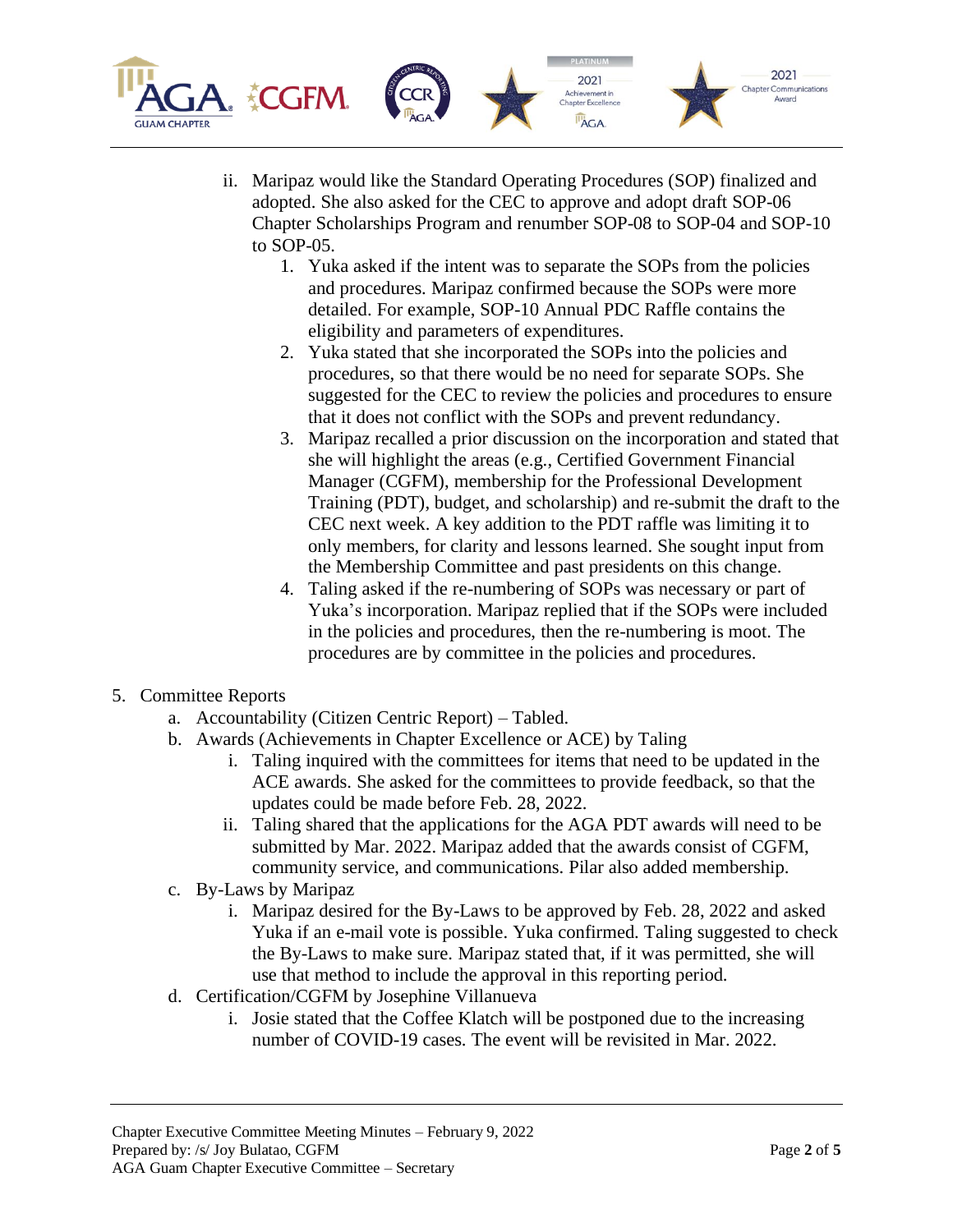

- ii. Josie stated that the CGFM presentation to the Department of Administration was also postponed with the increased staff absences, even in the Guam Visitors Bureau.
- iii. Josie stated that the Committee discussed with Rodalyn Gerardo about the half-day virtual training on Mar. 18, 2022 (tentative).
	- 1. The training will be a follow through of Empowerment Retirement's presentation on personal financial planning. The training title is "Finding the Balance on Becoming a Personal CGFM" and includes topics such as investing in Guam real properties, creating last will and testament, and personal wealth.
	- 2. Josie spoke to the speakers personally and is working with Maripaz to issue a formal invitation to them. The speakers will not charge for their services. Maripaz asked Josie if she had a chance to speak with the Guam Society of Certified Public Accountants. Josie replied that there was a commitment for a guest speaker for the Mar. 2022 General Membership meeting.
	- 3. Josie asked the CEC if the training should be free to non-CGFM members.
- iv. Maripaz asked Josie if more information will be obtained for CGFM Month. Josie confirmed. Maripaz asked the CEC to email Josie, Mary Grace Edrosa, and Odeth Ignacio for suggested activities to celebrate CGFM Month.
- e. Communications Newsletter by Debbie Ngata
	- i. Debbie asked the CEC to email her updates for the newsletter. She will include the PDT award nominations and membership renewals.
- f. Communications Website Tabled
- g. Community Service by Vanessa Valencia
	- i. Vanessa stated that, in collaboration with the CGFM Committee, the Chapter will be hosting a donation drive for Sanctuary Inc. The Community Service Committee will be collecting toiletries (e.g., soap, shampoo, toothpaste, etc.) for children staying in the shelter. The drive will be from Feb. 21 to Mar. 25, 2022. Donations will be delivered on the last week of Mar. 2022.
		- 1. Vanessa asked Taling if menstrual products or toilet paper are also being requested. Taling stated that she would be happy to get more information, but her impression was that Sanctuary wanted personal hygienic products.
		- 2. Taling asked if Vanessa wanted to limit the types of products to be donated. Vanessa replied that the request is fine.
		- 3. Vanessa stated that the Committee hoped for the CGFMs to coordinate in setting up collection boxes at their agencies by Feb. 18, 2022. She asked Maripaz to ask the CGFMs via email for their assistance. Maripaz replied yes.
		- 4. Vanessa asked Debbie to create a flyer. Debbie replied yes.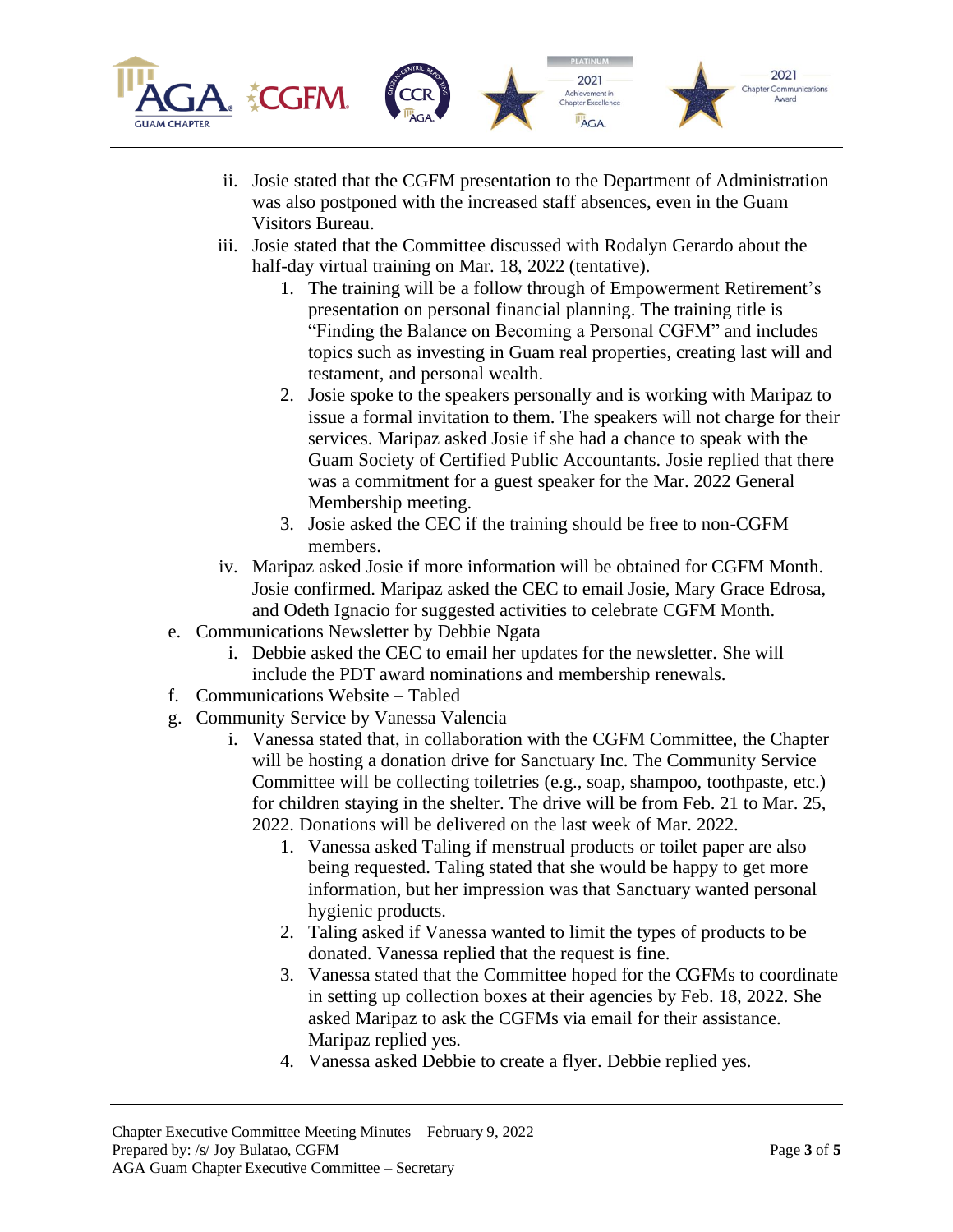

- ii. Vanessa stated that, in honor of CGFM Month and Red Cross Month, the Chapter will donate \$5 per CGFM or a total of \$170 for 34 CGFMs to the American Red Cross.
- iii. Vanessa stated that the 1-hour solo community service is on-going.
- h. Education by Josie
	- i. Josie stated that the Education Committee is working to get registered for the National Association of State Boards of Accountancy for the Continuing Professional Education.
- i. Membership by Jojo Guevara
	- i. Jojo thanked Debbie and Clariza Roque for helping the Committee create the flyer for membership renewal. Clariza e-mailed it to the members. The Committee will continue to remind the members of the deadline.
	- ii. Jojo stated asking Pilar for the attendance to the general membership meetings to identify eligible members for the PDT raffle.
	- iii. Jojo thanked Maripaz, Josie, Mary Grace, and Jorizaira Borja for the outreach to the University of Guam (UOG) students regarding AGA membership. He received a lot of positive comments from the students.
	- iv. Jojo stated that they will be reviewing the SOPs and contacting past presidents that will be part of the nominations for next program year's officers.
- j. Programs & Technical by Pilar Pangelinan
	- i. Pilar stated that Edmund Brobesong and Minako Sakuta from Ernst & Young, LLP will be presenting on Tax Updates for the Feb. 2022 General Membership meeting. She gave their bio to Clariza and Debbie for the announcements.
	- ii. Pilar is pending the bio from the visiting professors at UOG for the Mar. 2022 General Membership meeting. Maripaz stated that she will forward the bio.
- k. Research/Standards
	- i. Maripaz asked the CEC to email her suggestions for research topics. She will relay the message to Rizalito Paglingayen.
- l. Scholarship by Lorbea Kim
	- i. Lorbea stated that the application deadline was last Friday.
		- 1. The Committee only received the Guam Community College (GCC)'s response. GCC received two applicants and so, the Committee asked for one more CEC member to help them select the awardee. If interested, please let Lorbea or Jorizaira know.
		- 2. UOG has until this Friday to respond.
		- 3. The Committee hopes to select by next week and award by Feb. 23, 2022 during the General Membership meeting.
- m. Young Professionals by Maripaz
	- i. Maripaz extended congratulations to Christel Espiritu for being one of the 10 recipients for the 2022 National Collegiate Leadership Program in Washington, D.C.